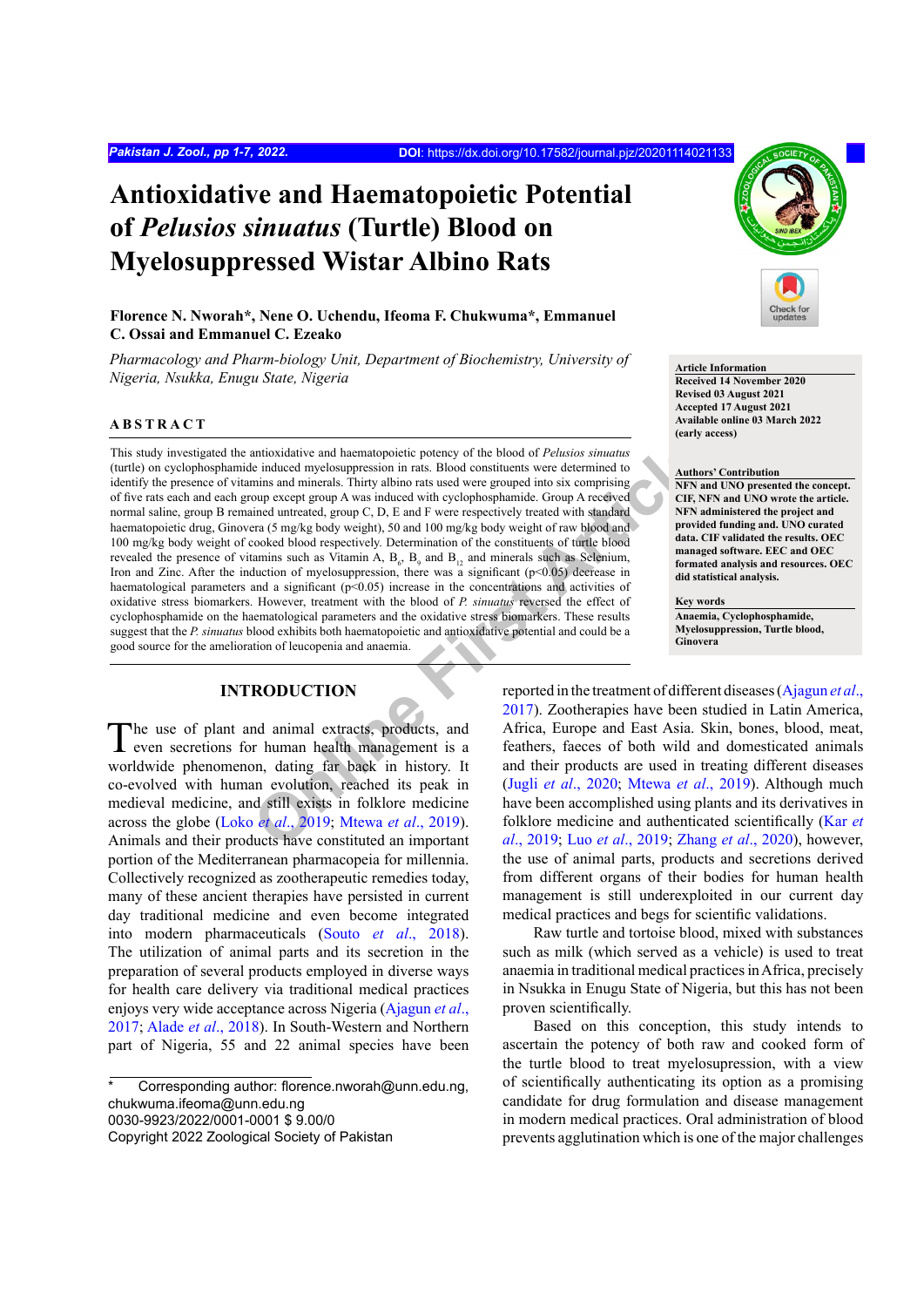of blood transfusion. Oral administration circumvents the immune system because the given substance (blood) is exposed to digestive enzymes. In the GIT, the blood is digested upon contacts with salivary amylases and gastrointestinal fluid enzymes to amino acids and other blood components. These products of digestion are not foreign to the body and when absorbed, they exert haematopoetic effect. Moreover, due to the immunological function of the intestine, there is also the added advantage of eliminating any pathogen that may be present in the substance (blood) ([Gaucher](#page-5-8) *et al*., 2010).

Hence, this study investigated the antioxidative and haematopoietic potency of both raw and cooked *Pelusios sinuatus* (turtle) blood on myelosuppressed wistar albino rats.

# **MATERIALS AND METHODS**

#### *Collection of turtles and their blood samples*

**Examples and their blood samples**<br> **ON INCTHODS**<br> **ON INCTHODS**<br> **ON INCTHODS**<br> **ON INCTHODS**<br> **ON INCTHODS**<br> **ON INCTHODS**<br> **ON INCTHODS**<br> **ON INCTHODS**<br> **ON INCTHODS**<br> **ON INCTHODS**<br> **ON INCTHODS**<br> **ON INCTHODS**<br> **ON IN**  Four turtles of the species *P. sinuatus* (females) and within the age of 3 to 5 years used in this study were purchased from Ibagwa-Aka Market in Nsukka L. G. A. in Enugu State of Nigeria. The turtles were identified and authenticated at the Zoology garden, of the Department of Zoology and Environmental Biotechnology, University of Nigeria, Nsukka by a zoologist. They were then, kept in a neat and conducive cage and observed for a period of two weeks to ensure they were of good health. They were fed with vegetables and fruits and inspected daily during this period.

The turtle was kept on a wooden stand with its bottom placed very close to a heat source (burning coal) and as a result the turtle sensing danger was forced to bring out its head and immediately its head was successfully grabbed using a clip-like tool. An ocular puncture was made at the appropriate anatomical site in the eyes, and using a non-heparinized microcapillary tube and the blood that gushes out was carefully collected into tubes. Half of the blood obtained was cooked in a water bath at  $71.1^{\circ}$ C for 3 min. The cooked blood was weighed and dissolved with tween 80. The raw turtle blood was dissolved in normal saline solution and tween 80 was used to make a stock concentration of the raw/cooked blood solution. The tween 80 solution used was to aid the dissolution of the blood in the normal saline while also acting as a vehicle for the blood.

### *Maintenance of rats and induction of myelosuppression*

Thirty albino rats (*Rattus norvegicus*) of average body weight of 148 g used in this study were purchased from the animal house of the Faculty of Veterinary Medicine, University of Nigeria, Nsukka. They were housed in

standard cages under clean environmental conditions  $(23\pm1$ <sup>o</sup>C, with 55 $\pm$ 5 % humidity and a 12 h/12 h light/ dark cycles), given standard feeds (vital) and allowed to acclamitise for 14 days. All animal experiments were in compliance with National Institute of Health Guide for the care and use of Laboratory animals.

#### *Induction of myelosuppression*

The rats were administered 75 mg/kg body weight of cyclophosphamide (CP) to induce myelosuppression via intraperitoneal (IP) injection and the method used was a slight modification of the method of [Manjarekar](#page-5-9) *et al*[. \(2000\)](#page-5-9). Blood samples of rats in each group were collected and haematological parameters listed below were determined. Then CP was administered to each of the rats in the groups. Three days later, blood samples of the rat were collected and haematological parameters determined. This was followed by oral administration of different concentrations of *P. s*. blood sample and Ginovera (5 mg/kg) multivitamin capsule as a standard for 7 days. On the thirteenth day (from the day of CP administration), the blood samples of the animals were collected and the haematological parameters determined.

#### *Experimental design*

In the CRD method of experimental design, thirty Wistar albino rats used in this study were grouped into six namely A, B, C, D, E and F comprising of five rats each. Cyclophosphamide (CP) a myelosuppressive drug (suppresses the bone marrow resulting in corresponding decrease in blood cells) was administered intraperitoneally to rats in all the groups except group A rats. Group A rats served as the normal control i.e., was treated with normal saline while group B rats served as the positive control for, they were not treated. Groups C, D, E and F were treated respectively with standard haematopoietic drug [Ginovera (5 mg/kg) multivitamin capsule stimulates the bone marrow to produce blood cells and is used to boost blood], 50 and 100 mg/kg of raw *P. s*. blood and 100 mg/ kg of cooked P. s. blood.

#### *Collection of rats blood samples*

Blood collected from the rats by ocular puncture were put into EDTA anti-coagulated and plain non anticoagulated tubes, respectively. Plasma and serum to be used in haematological and biochemical assays where obtained respectively, by allowing the blood samples on both test tube to centrifuge at 3,000 rpm for 10 min using a table centrifuge. In each case the clear supernatant were carefully aspirated using a syringe and needle, and were stored in clean bottles for subsequent uses.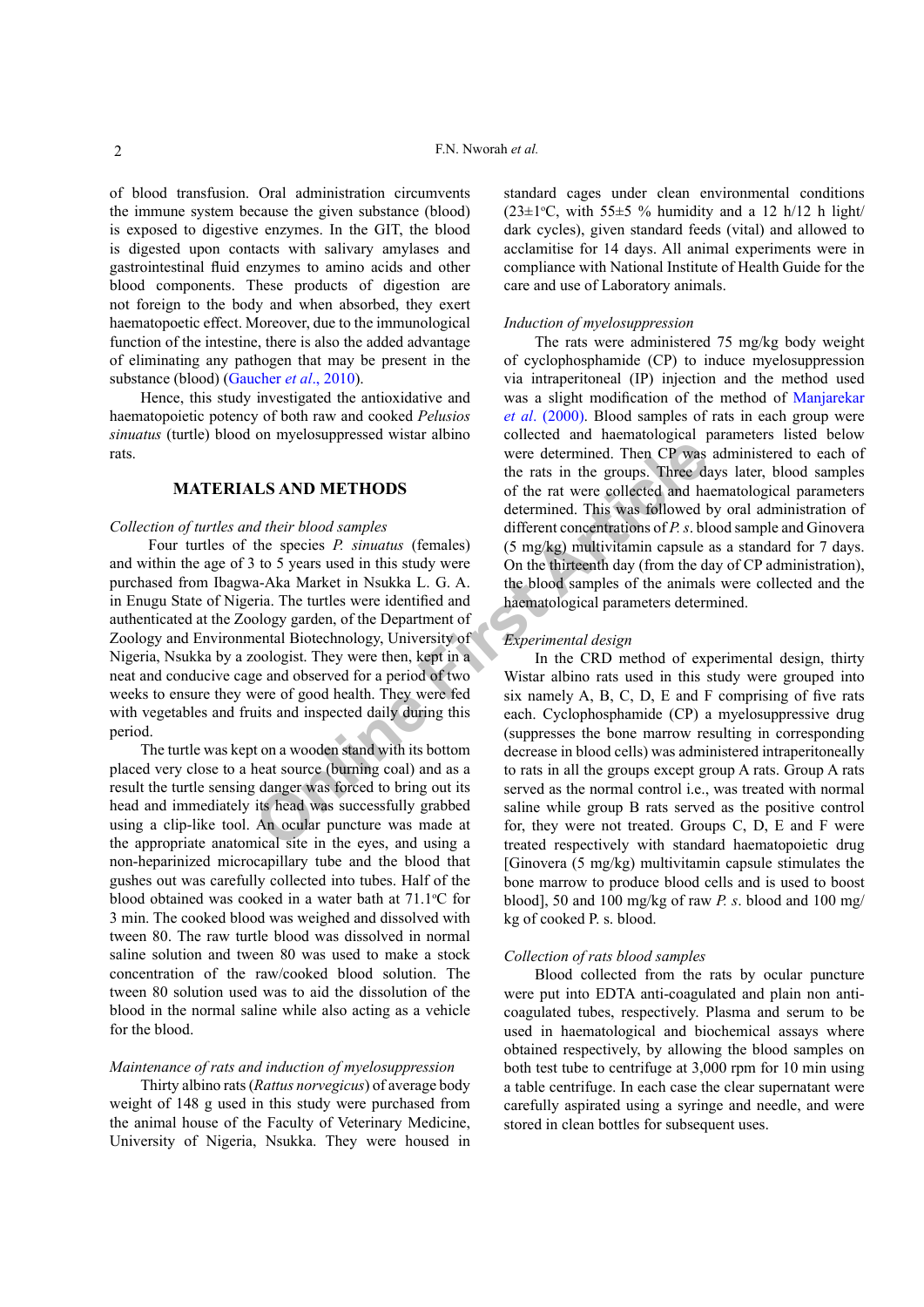*Determination of mineral and vitamin constituent of turtle blood*

Serum concentrations of inorganic ions and vitamin composition were determined according to the method described by [AOAC \(2005\)](#page-5-10).

## *Determination of rat haematological parameters*

In the haematological assay, the following parameters were determined, white blood cell (WBC) count, red blood cell (RBC) count, percentage packed cell volume (PCV), haemoglobin (Hb) concentration, lymphocyte (lymph) count, granulocyte (Gran) count, monocyte (Monoc) count and platelet count. The parameters were determined by automated haematology system analyzer (ADVIA 60 Open Tubes; Bayer Corporation, Tarrytown, Newyork, USA).

## *Assay of antioxidant and lipid peroxidation enzymes in rats*

The superoxide dismutase (SOD) and catalase (CAT) activity, and malondialdehyde (MDA) level were determined respectively by the methods of Fridovish [\(1989\)](#page-5-11), [Sinha \(1972\)](#page-5-12) and Farombi *et al*. (2002).

## *Statistical analysis*

The haematological and antioxidative data obtained were analyzed using computer software known as Statistical Product and Solution Service (SPSS) version 23. One-way analysis of variance (ANOVA) was used for comparison across the different groups and differences were considered significant at  $p < 0.05$ . Duncan multiple comparison Post Hoc tests was used to separate and compare the mean.



## *Vitamin and mineral constituent of turtle blood*

[Figure 1](#page-2-0) shows vitamin and mineral composition of the *P. sinuatus* blood in which Vit.  $B_9$  and Vit. A were found to be predominant while Vitamin  $B_2$ ,  $B_6$  and  $B_{12}$ where in minimal concentration. Similarly, selenium was predominant as compared to Fe and Zn.

## *Antioxidative characteristics of rat blood*

The effect of *P. sinuatus* blood on the catalase (CAT) and superoxide dismutase (SOD) activities of Cyclophosphamide (CP) induced rats was observed and the result recorded in [Table I](#page-2-1). A significant ( $p < 0.05$ ) reduction in CAT was observed in CP induced rats treated with 50 and 100 mg/kg RPsB as compared to the standard control. The SOD activity was significantly reduced in 100 mg/kg RPsB treatment while 50 mg/kg RPsB and 100

mg/kg CPsB treatments recorded similar SOD activity with the standard control. The serum malondialdehyde (MDA) level of CP induced rats treated with different concentrations of *P. sinuatus* blood was significantly lower as compared to the untreated group (positive control).



<span id="page-2-1"></span><span id="page-2-0"></span>Fig. 1. Vitamin and mineral composition of the blood of *Pelusios sinuatus* (turtle).

| Corporation, Tarrytown, Newyork,                                                                                                     | ဒီ<br>0.1                                                                                                                                                                                                            |                            |                               |                               |  |  |
|--------------------------------------------------------------------------------------------------------------------------------------|----------------------------------------------------------------------------------------------------------------------------------------------------------------------------------------------------------------------|----------------------------|-------------------------------|-------------------------------|--|--|
| and lipid peroxidation enzymes in<br>dismutase (SOD) and catalase                                                                    | Fe<br>Se<br>Zn<br>VitA<br>VitB2<br>Vit B6<br>Vit B9<br>VitB12<br>Minerals/Viamins<br>Fig. 1. Vitamin and mineral composition of the blood of<br><i>Pelusios sinuatus (turtle).</i>                                   |                            |                               |                               |  |  |
| alondialdehyde (MDA) level were<br>ly by the methods of Fridovish<br>nd Farombi et al. (2002).<br>al and antioxidative data obtained | Table I. Effect of raw and cooked blood of P. sinuatus<br>on Catalase (CAT) and superoxide dismutase (SOD)<br>activities and malondialdehyde (MDA) concentration<br>of myelosuppressed Wistar albino rats.<br>Groups | CAT (IU/L)                 | MDA (µmol/l)                  | SOD (IU/L)                    |  |  |
| computer software known as                                                                                                           | Normal control                                                                                                                                                                                                       | $1.46 \pm 0.26^a$          | $10.99 \pm 0.27$ <sup>a</sup> | $1.46 \pm 0.32$ <sup>ab</sup> |  |  |
| <b>Solution Service (SPSS) version</b><br>of variance (ANOVA) was used for<br>different groups and differences                       | Positive control                                                                                                                                                                                                     | $3.71 \pm 0.54^b$          | $11.43 \pm 0.01^b$            | $2.25 \pm 0.62$ °             |  |  |
|                                                                                                                                      | Standard control                                                                                                                                                                                                     | $1.29 \pm 0.09^a$          | $10.86 \pm 0.17$ <sup>a</sup> | $1.90 \pm 0.19$ bc            |  |  |
| icant at $p < 0.05$ . Duncan multiple<br>tests was used to separate and                                                              | 50mg/kg RPsB                                                                                                                                                                                                         | $1.38 \pm 0.12^a$          | $10.96 \pm 0.06^a$            | $1.65 \pm 0.16$ <sup>ab</sup> |  |  |
|                                                                                                                                      | 100mg/kg RPsB                                                                                                                                                                                                        | $1.65 \pm 0.39^{\text{a}}$ | $10.96 \pm 0.17$ <sup>a</sup> | $1.26 \pm 0.33$ <sup>a</sup>  |  |  |
| <b>RESULTS</b>                                                                                                                       | $100$ mg/kg CPsB $1.35\pm0.08^{\text{a}}$<br>Values are mean $\pm$ SD, (n=5). Values in the same column having                                                                                                       |                            | $11.02 \pm 0.21$ <sup>a</sup> | $1.90 \pm 0.20$ <sup>ab</sup> |  |  |
|                                                                                                                                      | different superscripts differ significantly $(p<0.05)$ . CAT, catalase; MDA,<br>malandialdekuda: SOD synoroxida dismytoso: DD-D row Delusias                                                                         |                            |                               |                               |  |  |

Values are mean $\pm$ SD, (n=5). Values in the same column having different superscripts differ significantly (p<0.05). CAT, catalase; MDA, malondialdehyde; SOD, superoxide dismutase; RPsB, raw *Pelusios sinuatus* blood; CPsB, cooked *P. sinuatus* blood.

#### *Haematological assays*

The result of the haematological assays as presented on [Table II](#page-3-0) shows a significant  $(p<0.05)$  decrease in concentration of the treatments as compared to the normal control after induction. However, treatment with Ginovera multivitamin drug (5 mg/kg body weight) and *P. sinuatus* blood was seen to have reversed the effect of cyclophosphamide on the haematological parameters. After treatment, there was a significant  $(p<0.05)$  increase in WBC and RBC across the treatment groups as compared to the positive control. The Hb concentration significantly ( $P < 0.05$ ) increased with 100 mg/kg RPsB as compared to the normal, positive and standard controls [\(Table II](#page-3-0)). The significantly ( $P < 0.05$ ) high leucocyte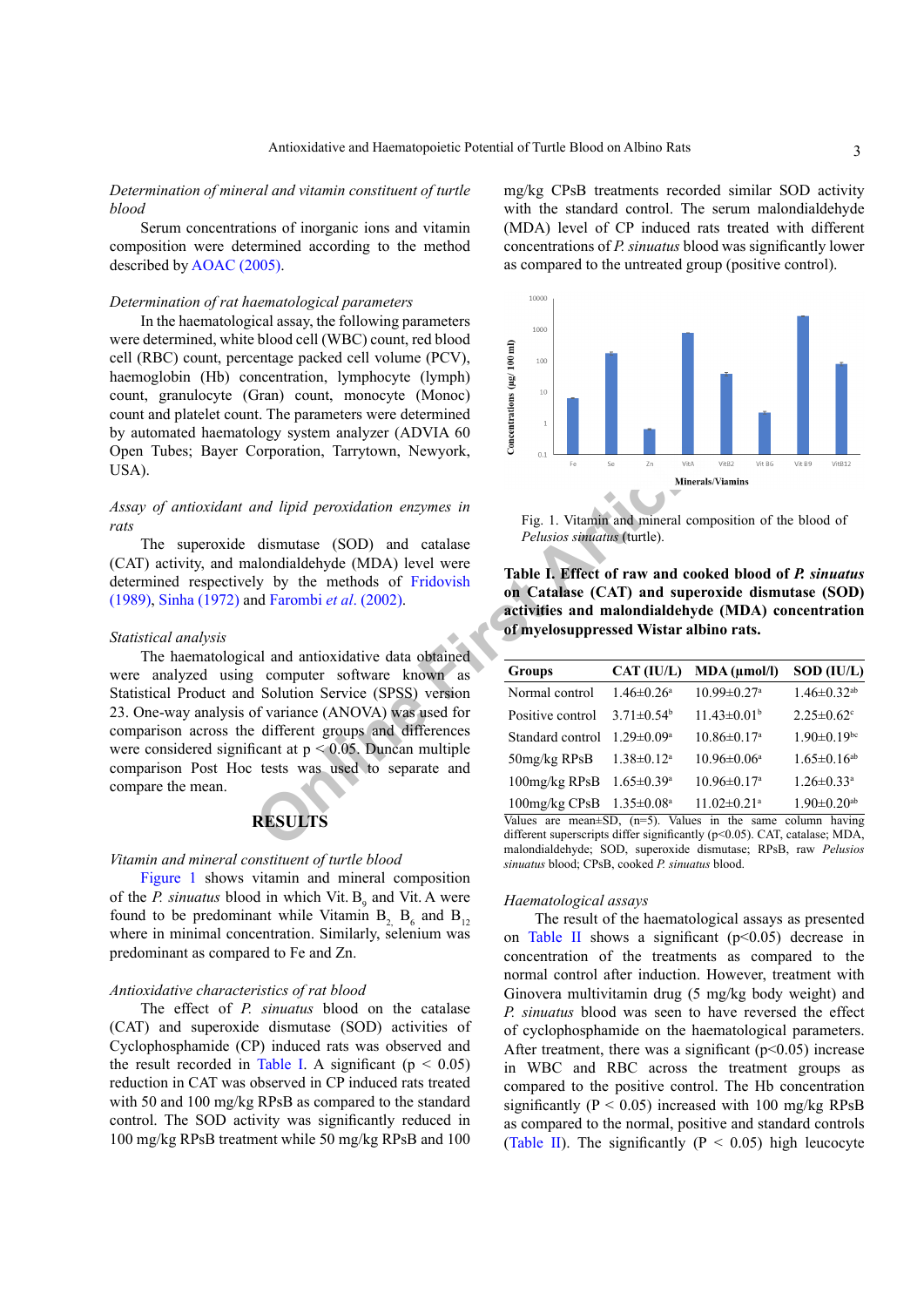differentials observed in the normal control group after induction indicated the effect of the induction of CP on the experimental rats. However, a significant effect of *P. sinuatus* blood was observed through the increased leucocyte differential levels following treatment with *P. sinuatus* blood as compared to the positive control [\(Table](#page-4-0) [III\)](#page-4-0). The results as presented in [Table III](#page-4-0) shows the platelet count of CP induced rats treated with *P. sinuatus* blood. A significant reduction in the number of platelet as compared to the normal control after induction and a significant increase as compared to the positive control after treatment was observed ([Table III](#page-4-0)).

## **DISCUSSION**

origin for such minerals cannot be chelated. The presence of zinc, iron and vitamin  $B_{12}$  is a clear indication that they interrelate in haemoglobin synthesis and red blood cell formation and this could be attributed to the observed increase in Hb and RBC. [Ahmeda](#page-5-15) *et al*. (2020) reported the action of selenium in protecting the tissues against oxidative damage and this could be responsible for the decrease in oxidative parameters as depicted in the [Table I](#page-2-1).

From the result shown in [Table II](#page-3-0) induction with cyclophosphamide showed a reduction in the white blood cells when compared to the normal and this could be as a result of immunosuppression caused by the cyclophosphamide (Yang *et al*[., 2018](#page-6-1); Kar *et al*[., 2019](#page-5-6)) but on treatment with *P. sinuatus* blood in the treatment groups, a recovery in the white blood cell count was observed probably due to the presence of selenium in the blood being administered. The increase in white blood cell count of the treated group could also be as a result of the high quantity of vitamin A which is directly involved in the formation of bone marrow through the initiation of stem cells (blood cells) therefore increasing the white blood cell count (De Anglis *et al*., 2018).

<span id="page-3-0"></span>

| sinuatus is rich in some essential vitamins such as vitamin | The result of this study showed that the blood of $P$ .<br>A, $B_2$ , $B_6$ , $B_9$ and $B_{12}$ and minerals such as selenium, iron<br>and zinc. This corresponds with the findings of Tardy et al.<br>(2020) who stated that minerals are inorganic substances<br>present in body tissues and fluids and are necessary for the<br>physicochemical processes essential to life. Minerals of<br>animal origin could be said to be better than that from plant |                              | groups, a recovery in the white blood cell count was<br>observed probably due to the presence of selenium in the<br>blood being administered. The increase in white blood cell<br>count of the treated group could also be as a result of the<br>high quantity of vitamin A which is directly involved in the<br>formation of bone marrow through the initiation of stem<br>cells (blood cells) therefore increasing the white blood cell<br>count (De Anglis et al., 2018).<br>Table II. Effect of turtle blood on haematological parameters of myelosuppressed Wistar albino rats. |                                 |  |
|-------------------------------------------------------------|---------------------------------------------------------------------------------------------------------------------------------------------------------------------------------------------------------------------------------------------------------------------------------------------------------------------------------------------------------------------------------------------------------------------------------------------------------------|------------------------------|--------------------------------------------------------------------------------------------------------------------------------------------------------------------------------------------------------------------------------------------------------------------------------------------------------------------------------------------------------------------------------------------------------------------------------------------------------------------------------------------------------------------------------------------------------------------------------------|---------------------------------|--|
| <b>Groups</b>                                               | <b>WBC</b> (10 <sup>9</sup> )                                                                                                                                                                                                                                                                                                                                                                                                                                 | $RBC(103$ cell/l)            | $PCV$ $%$                                                                                                                                                                                                                                                                                                                                                                                                                                                                                                                                                                            | Hb(g/dl)                        |  |
| On induction                                                |                                                                                                                                                                                                                                                                                                                                                                                                                                                               |                              |                                                                                                                                                                                                                                                                                                                                                                                                                                                                                                                                                                                      |                                 |  |
| Normal control                                              | $5.92 \pm 1.18$ <sup>a</sup>                                                                                                                                                                                                                                                                                                                                                                                                                                  | $6.30 \pm 1.32$ <sup>a</sup> | $52.91 \pm 6.26$ <sup>a</sup>                                                                                                                                                                                                                                                                                                                                                                                                                                                                                                                                                        | 13.48±2.28ª                     |  |
| Positive control                                            | $4.64 \pm 1.20^a$                                                                                                                                                                                                                                                                                                                                                                                                                                             | $6.30 \pm 0.53$ <sup>a</sup> | 52.01±2.90 <sup>a</sup>                                                                                                                                                                                                                                                                                                                                                                                                                                                                                                                                                              | $12.33 \pm 0.81$ <sup>a</sup>   |  |
| Standard control                                            | $5.52 \pm 0.35$ <sup>a</sup>                                                                                                                                                                                                                                                                                                                                                                                                                                  | $5.81 \pm 1.71$ <sup>a</sup> | $51.20 \pm 2.62$ <sup>a</sup>                                                                                                                                                                                                                                                                                                                                                                                                                                                                                                                                                        | $13.53 \pm 0.82$ <sup>a</sup>   |  |
| 50 mg/kg RPsB                                               | $5.37 \pm 0.23$ <sup>a</sup>                                                                                                                                                                                                                                                                                                                                                                                                                                  | $6.11 \pm 0.48$ <sup>a</sup> | 52.85±3.74 <sup>a</sup>                                                                                                                                                                                                                                                                                                                                                                                                                                                                                                                                                              | 13.95±0.68 <sup>a</sup>         |  |
| 100 mg/kg RPsB                                              | 5.90±1.49 <sup>a</sup>                                                                                                                                                                                                                                                                                                                                                                                                                                        | $6.30 \pm 0.49$ <sup>a</sup> | 52.51±1.73 <sup>a</sup>                                                                                                                                                                                                                                                                                                                                                                                                                                                                                                                                                              | $13.63 \pm 0.56$ <sup>a</sup>   |  |
| 100 mg/kg CPsB                                              | $5.43 \pm 0.42^a$                                                                                                                                                                                                                                                                                                                                                                                                                                             | $6.12 \pm 0.61$ <sup>a</sup> | 52.50±5.71 <sup>a</sup>                                                                                                                                                                                                                                                                                                                                                                                                                                                                                                                                                              | $13.83 \pm 1.42^a$              |  |
| <b>After induction</b>                                      |                                                                                                                                                                                                                                                                                                                                                                                                                                                               |                              |                                                                                                                                                                                                                                                                                                                                                                                                                                                                                                                                                                                      |                                 |  |
| Normal control                                              | $5.92 \pm 1.18$ <sup>b</sup>                                                                                                                                                                                                                                                                                                                                                                                                                                  | $6.30 \pm 1.32$ <sup>b</sup> | $52.91 \pm 6.26$ <sup>b</sup>                                                                                                                                                                                                                                                                                                                                                                                                                                                                                                                                                        | $11.95 \pm 0.26$ <sup>b</sup>   |  |
| Positive control                                            | $1.64 \pm 0.20$ <sup>a</sup>                                                                                                                                                                                                                                                                                                                                                                                                                                  | $3.30 \pm 0.53$ <sup>a</sup> | $23.01 \pm 2.90^a$                                                                                                                                                                                                                                                                                                                                                                                                                                                                                                                                                                   | $5.83 \pm 1.61$ <sup>a</sup>    |  |
| Standard control                                            | $1.52 \pm 0.35$ <sup>a</sup>                                                                                                                                                                                                                                                                                                                                                                                                                                  | $3.81 \pm 0.71$ <sup>a</sup> | $23.20 \pm 2.62$ <sup>a</sup>                                                                                                                                                                                                                                                                                                                                                                                                                                                                                                                                                        | $4.28 \pm 1.14$ <sup>a</sup>    |  |
| 50 mg/kg RPsB                                               | $1.37 \pm 0.23$ <sup>a</sup>                                                                                                                                                                                                                                                                                                                                                                                                                                  | $3.11 \pm 0.48$ <sup>a</sup> | 24.85±3.74 <sup>a</sup>                                                                                                                                                                                                                                                                                                                                                                                                                                                                                                                                                              | $8.85 \pm 0.74$ <sup>a</sup>    |  |
| 100 mg/kg RPsB                                              | $1.90 \pm 0.49$ <sup>a</sup>                                                                                                                                                                                                                                                                                                                                                                                                                                  | $3.30 \pm 0.49$ <sup>a</sup> | $23.51 \pm 1.73$ <sup>a</sup>                                                                                                                                                                                                                                                                                                                                                                                                                                                                                                                                                        | $2.29 \pm 1.90^a$               |  |
| 100 mg/kg CPsB                                              | $1.43 \pm 0.42$ <sup>a</sup>                                                                                                                                                                                                                                                                                                                                                                                                                                  | $3.12 \pm 0.61$ <sup>a</sup> | 24.50±5.71 <sup>a</sup>                                                                                                                                                                                                                                                                                                                                                                                                                                                                                                                                                              | $5.40 \pm 2.25$ <sup>a</sup>    |  |
| <b>After treatment</b>                                      |                                                                                                                                                                                                                                                                                                                                                                                                                                                               |                              |                                                                                                                                                                                                                                                                                                                                                                                                                                                                                                                                                                                      |                                 |  |
| Normal control                                              | $5.82 \pm 1.40$ <sup>d</sup>                                                                                                                                                                                                                                                                                                                                                                                                                                  | $8.30 \pm 0.58$ <sup>c</sup> | $51.01 \pm 6.02$ <sup>c</sup>                                                                                                                                                                                                                                                                                                                                                                                                                                                                                                                                                        | $13.48 \pm 2.28$ c,d            |  |
| Positive control                                            | $1.48 \pm 0.46^a$                                                                                                                                                                                                                                                                                                                                                                                                                                             | $3.11 \pm 1.96^a$            | $23.03 \pm 1.18$ <sup>a</sup>                                                                                                                                                                                                                                                                                                                                                                                                                                                                                                                                                        | $1.23 \pm 0.51$ <sup>a</sup>    |  |
| Standard control                                            | $3.50 \pm 0.67$ <sup>b</sup>                                                                                                                                                                                                                                                                                                                                                                                                                                  | $4.43 \pm 0.06^{a,b}$        | $46.01 \pm 0.40^b$                                                                                                                                                                                                                                                                                                                                                                                                                                                                                                                                                                   | $11.53 \pm 0.82^b$              |  |
| 50 mg/kg RPsB                                               | $3.17 \pm 0.03^b$                                                                                                                                                                                                                                                                                                                                                                                                                                             | $4.46 \pm 0.07$ <sup>b</sup> | $47.06 \pm 2.60$ b,c                                                                                                                                                                                                                                                                                                                                                                                                                                                                                                                                                                 | $12.95 \pm 0.68$ b,c            |  |
| 100 mg/kg RPsB                                              | $3.22 \pm 0.08$ <sup>b</sup>                                                                                                                                                                                                                                                                                                                                                                                                                                  | $4.83 \pm 1.07$ <sup>b</sup> | 48.10±1.73b,c                                                                                                                                                                                                                                                                                                                                                                                                                                                                                                                                                                        | $15.63 \pm 0.56$ <sup>e</sup>   |  |
| 100 mg/kg CPsB                                              | $4.01 \pm 0.05$ <sup>c</sup>                                                                                                                                                                                                                                                                                                                                                                                                                                  | $4.64 \pm 0.02^b$            | 47.82±1.74b,c                                                                                                                                                                                                                                                                                                                                                                                                                                                                                                                                                                        | $14.83 \pm 1.42$ <sup>d,e</sup> |  |

Values are mean $\pm$ SD, (n=5). Values in the same column having different superscripts differ significantly (p<0.05). WBC, white blood cell; RBC, red blood cell; PCV, packed cell volume; Hb, haemoglobin; RPsB, raw *Pelusios sinuatus* blood; CPsB, cooked *P. sinuatus* blood.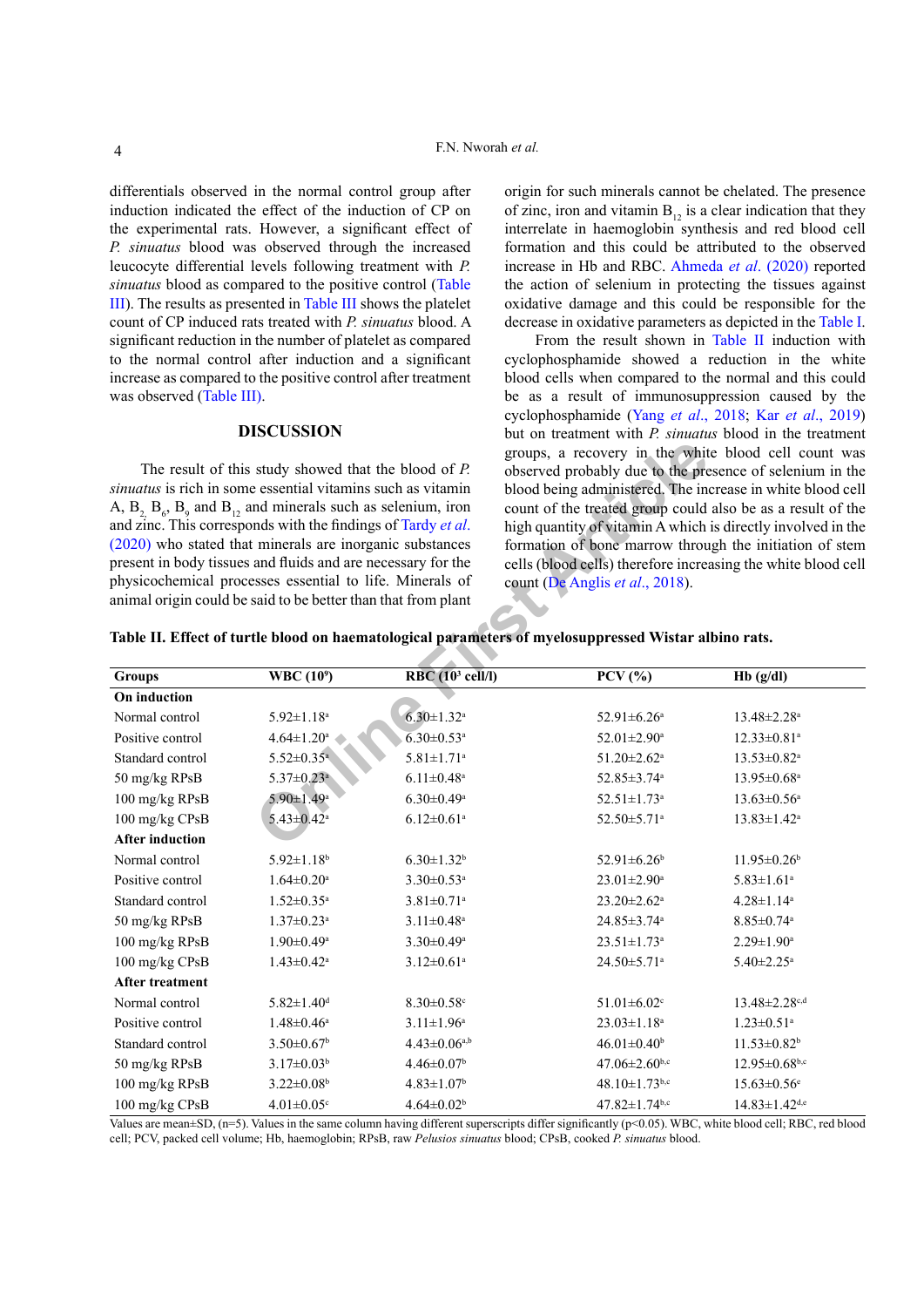| <b>Groups</b>                                                                                                                                                                                                                                 | Lymph. $(10^9/L)$                                        | Gran. (10 <sup>9</sup> /L)    | Monoc. $(10^9/L)$                                       | Plate. count (10 <sup>9</sup> L) |  |  |
|-----------------------------------------------------------------------------------------------------------------------------------------------------------------------------------------------------------------------------------------------|----------------------------------------------------------|-------------------------------|---------------------------------------------------------|----------------------------------|--|--|
| On induction                                                                                                                                                                                                                                  |                                                          |                               |                                                         |                                  |  |  |
| Normal control                                                                                                                                                                                                                                | 71.58±16.98 <sup>a</sup>                                 | 40.10 $\pm$ 4.14 <sup>a</sup> | $18.33 \pm 16.12^a$                                     | 597.50±17.50 <sup>a</sup>        |  |  |
| Positive control                                                                                                                                                                                                                              | $69.83 \pm 18.90^a$                                      | 38.98±8.63 <sup>a</sup>       | $13.20 \pm 4.00^a$                                      | $601.25 \pm 14.08$ <sup>a</sup>  |  |  |
| Standard control                                                                                                                                                                                                                              | $68.43 \pm 5.88$ <sup>a</sup>                            | 35.80±870 <sup>a</sup>        | $12.00 \pm 5.35$ <sup>a</sup>                           | 590.50±230.68 <sup>a</sup>       |  |  |
| 50 mg/kg RPsB                                                                                                                                                                                                                                 | $69.43 \pm 8.40^a$                                       | 43.24±4.84 <sup>a</sup>       | 23.30±9.29 <sup>a</sup>                                 | 587.50±10.11 <sup>a</sup>        |  |  |
| 100 mg/kg RPsB                                                                                                                                                                                                                                | $70.13 \pm 1.68$ <sup>a</sup>                            | 39.23±4.71ª                   | $22.65 \pm 5.65^{\text{a}}$                             | 613.50±11.69 <sup>a</sup>        |  |  |
| 100 mg/kg CPsB                                                                                                                                                                                                                                | $69.25 \pm 6.13$ <sup>a</sup>                            | 35.55±4.25 <sup>a</sup>       | $18.20 \pm 9.78$ <sup>a</sup>                           | 586.50±13.46 <sup>a</sup>        |  |  |
| <b>After induction</b>                                                                                                                                                                                                                        |                                                          |                               |                                                         |                                  |  |  |
| Normal control                                                                                                                                                                                                                                | $70.02 \pm 13.2$ <sup>b</sup>                            | $43.75 \pm 6.60^b$            | $19.48 \pm 2.26$ <sup>c</sup>                           | 554.74±77.08 <sup>b</sup>        |  |  |
| Positive control                                                                                                                                                                                                                              | $42.75 \pm 1.26^a$                                       | $9.70 \pm 4.06^a$             | $9.88 \pm 0.70$ <sup>a</sup>                            | 74.24±34.12 <sup>a</sup>         |  |  |
| Standard control                                                                                                                                                                                                                              | $42.00 \pm 13.76^a$                                      | $6.75 \pm 1.37$ <sup>a</sup>  | $14.75 \pm 1.72$ <sup>b</sup>                           | 35.00±13.15 <sup>a</sup>         |  |  |
| 50 mg/kg RPsB                                                                                                                                                                                                                                 | 51.50±4.43 <sup>a</sup>                                  | $9.00 \pm 3.97$ <sup>a</sup>  | $12.50 \pm 1.68$ <sup>b</sup>                           | 15.50±9.04 <sup>a</sup>          |  |  |
| 100 mg/kg RPsB                                                                                                                                                                                                                                | 41.25±7.41ª                                              | $12.25 \pm 5.85$ <sup>a</sup> | 14.87±0.85 <sup>b</sup>                                 | 29.50±21.20 <sup>a</sup>         |  |  |
| 100 mg/kg CPsB                                                                                                                                                                                                                                | 48.008.04 <sup>a</sup>                                   | $14.00 \pm 6.32$ <sup>a</sup> | $12.25 \pm 2.22$ <sup>b</sup>                           | 38.75±21.09 <sup>a</sup>         |  |  |
| After treatment                                                                                                                                                                                                                               |                                                          |                               |                                                         |                                  |  |  |
| Normal control                                                                                                                                                                                                                                | 71.58±16.98 <sup>b</sup>                                 | 40.10±4.14 <sup>b</sup>       | $18.33 \pm 1.12^b$                                      | 597.50±17.50 <sup>b</sup>        |  |  |
| Positive control                                                                                                                                                                                                                              | $33.83 \pm 18.90^a$                                      | $4.98 \pm 8.63$ <sup>a</sup>  | $8.20 \pm 0.00^a$                                       | $40.95 \pm 12.57$ <sup>a</sup>   |  |  |
| Standard control                                                                                                                                                                                                                              | $68.43 \pm 5.88$ <sup>b</sup>                            | 35.80±870 <sup>b</sup>        | $12.00 \pm 2.35$ <sup>a</sup>                           | 590.50±98.68 <sup>b</sup>        |  |  |
| 50 mg/kg RPsB                                                                                                                                                                                                                                 | $69.43 \pm 8.40^b$                                       | 43.24±4.84 <sup>b</sup>       | $23.30 \pm 1.29$ <sup>c</sup>                           | 587.50±10.11 <sup>b</sup>        |  |  |
| 100 mg/kg RPsB                                                                                                                                                                                                                                | $70.13 \pm 1.68$ <sup>b</sup>                            | 39.23±4.71 <sup>b</sup>       | $22.65 \pm 1.65$ <sup>c</sup>                           | $613.50 \pm 11.69$ <sup>b</sup>  |  |  |
| 100 mg/kg CPsB                                                                                                                                                                                                                                | $69.25 \pm 6.13$ <sup>b</sup>                            | 35.55±4.25 <sup>b</sup>       | $18.20 \pm 0.78$ <sup>b</sup>                           | 586.50±13.46 <sup>b</sup>        |  |  |
| Values are mean±SD, (n=5). Values in the same column having different superscripts differ significantly (p<0.05). Lymph, Lymphocyte; Monoc,<br>Monocytes; Plate, Platelet; RPsB, raw Pelusios sinuatus blood; CPsB, cooked P. sinuatus blood. |                                                          |                               |                                                         |                                  |  |  |
|                                                                                                                                                                                                                                               |                                                          |                               |                                                         |                                  |  |  |
| As depicted in the table above, red blood cell count in                                                                                                                                                                                       |                                                          |                               | property that was able to enhance the increase of these |                                  |  |  |
| group B showed a significant decrease when compared to                                                                                                                                                                                        |                                                          |                               | haematological parameters.                              |                                  |  |  |
| the normal control after induction with cyclophosphamide<br>The result above showed a significant increase in                                                                                                                                 |                                                          |                               |                                                         |                                  |  |  |
| but on treatment with P. sinuatus blood, a significant<br>the activities of SOD, CAT after induction in the positive                                                                                                                          |                                                          |                               |                                                         |                                  |  |  |
|                                                                                                                                                                                                                                               | increase was observed. This increase could be attributed |                               | control group however, treatment with P. sinuatus blood |                                  |  |  |

<span id="page-4-0"></span>**Table III. Effect of turtle blood on Leucocyte differentials and platelet count of myelosuppressed Wistar albino rats.**

As depicted in the table above, red blood cell count in group B showed a significant decrease when compared to the normal control after induction with cyclophosphamide but on treatment with *P. sinuatus* blood, a significant increase was observed. This increase could be attributed to the presence of Vit  $B_{12}$  in the blood of *P. sinuatus* and is involved in erythropoiesis ([Waheed and Elzouki,](#page-5-17) [2018\)](#page-5-17). The packed cell volume of the groups decreased after induction however treatment with *P. sinuatus* blood reversed the effect. There was a difference in the PCV count on administration of cooked and raw blood as the cooked blood gave higher PCV count than the raw blood; however, this difference was not significant ( $p>0.05$ ).

Moreover, induction of myellosuppression with cyclophosphamide reduced the levels haemoglobin, lymphocyte, granulocyte, platelet, eosinophil and monocytes. This decrease confirms the capability of cyclophosphamide as an immunosuppressive agent as stated by Zhang *et al*[. \(2020\).](#page-6-0) However, treatment with *P. sinuatus* blood reversed the effect. From this, it could be deduced that the administered blood has a haematopoietic

The result above showed a significant increase in the activities of SOD, CAT after induction in the positive control group however, treatment with *P. sinuatus* blood resulted in a significant increase in the treated groups. This increase could be as a result of the presence of selenium and zinc which are cofactors of anti-oxidant enzymes [\(Larvie](#page-5-18) *et al*., 2019).

# **CONCLUSION**

Therefore it could be inferred that the blood of *Pelusios sinuatus* exhibits both haematopoietic and antioxidative potential and could be a good source and possibly substitute for the amelioration of leucopenia and anaemia, validating its use in folklore medicine.

#### *Statement of conflict of interest*

The authors have declared no conflict of interest.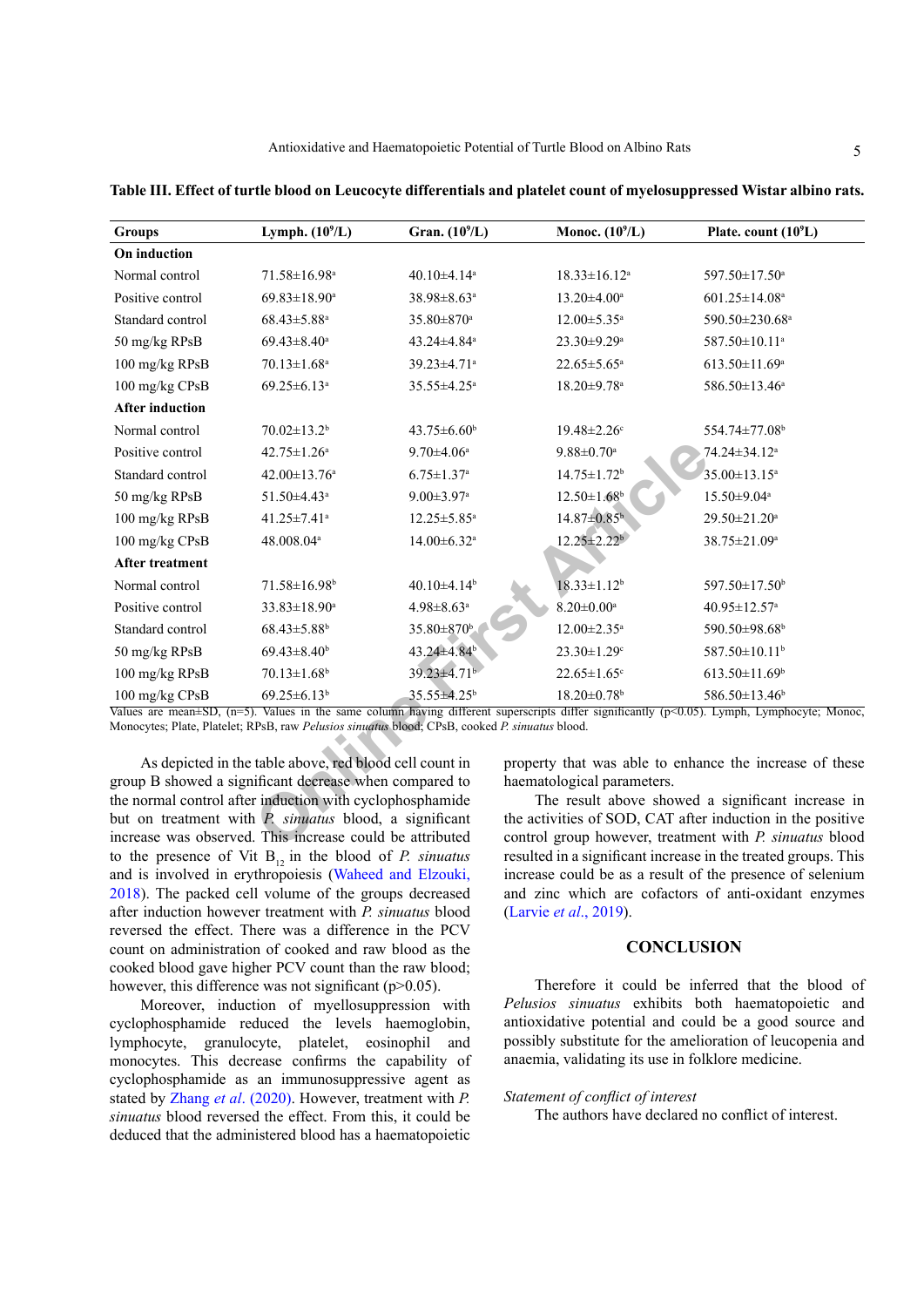#### **REFERENCES**

- <span id="page-5-15"></span>Ahmeda, A.E., Alshehria, A., Al-Kahtania, M.A., Elbehairia, S.E.I., Alshehria, M.A., Shatia, A.A., Alfaifia, M.Y., Al-Doaisa, A.A., Tahaa, R., Morsya, K. and El-Mansi, A.A., 2020. Vitamin E and selenium administration synergistically mitigates ivermectin and doramectin-induced testicular dysfunction in male Wistar albino rats. *Biomed. Pharmacol.*, **124**: 109841. [https://doi.org/10.1016/j.](https://doi.org/10.1016/j.biopha.2020.109841) [biopha.2020.109841](https://doi.org/10.1016/j.biopha.2020.109841)
- <span id="page-5-3"></span>Ajagun, E.J., Anyaku, C.A. and Afolayan, M.P., 2017. A survey of the traditional, medical and non-medical uses of animal species and parts of the indigenous people of Ogbomoso, Oyo State. *Int. J. Herbal Med.*, **5**: 26-32. www.floraljournal.com
- <span id="page-5-4"></span>Alade, G.O., Arueniobebh, F. and Ajibesin, K.K., 2018. Animals and animal products as medicines: A survey of Epie-Atissa and Ogbia people of Bayelsa State, Nigeria. *J. Pharm. Pharmacognosy Res.*, **6**: 408-502.<https//jppres.com/jppres>
- <span id="page-5-16"></span><span id="page-5-10"></span>Association of Oficial Analytical Chemists (AOAC), 2005. *Official method of analysis of AOAC international 18th Edition*. AOAC International, Gaithersburg, pp. 49-59.
- First Content Content Content Content Content Content Content Content Content Content Content Content Content Content Content Content Content Content Content Content Content Content Content Content Content Content Content De Angelis, M.T., Parrotta, E., Santamaria, G. and Cuda, G., 2018. Short-term retinoic acid treatment sustains pluripotency and suppresses differentiation of human induced pluripotent stem cells. *Cell Death Dis.,* **9**: 6. https://doi.org/10.1038/s41419- [017-0028-1](https://doi.org/10.1038/s41419-017-0028-1)
- <span id="page-5-13"></span>Farombi, E.O., Tahnteng, J.G., Agboola, O.A. Nwankwo, J.O. and Emerole, G.O., 2002. Chemoprevention of 2-acetylaminofluorene-induced hepatotoxicity and lipid peroxidation in rats by kolaviron-a *Garcina kola* seed extract. *Fd. Chem. Toxicol.*, **38**: 535-541. [https://doi.org/10.1016/S0278-6915\(00\)00039-9](https://doi.org/10.1016/S0278-6915(00)00039-9)
- <span id="page-5-11"></span>Fridovich, I., 1989. Superoxide dismutase: an adaptation to a pragmatic gas. *J. biol. Chem.*, **264**: 7762-77664.
- <span id="page-5-8"></span>Gaucher, G., Satturwar, P., Jones, M., Furtos, A. and Leroux, J., 2010. Polymeric micelles for oral drug delivery. *Eur. J. Pharm. Biopharm.*, **76**: 147-158. <https://doi.org/10.1016/j.ejpb.2010.06.007>
- <span id="page-5-5"></span>Jugli, S., Chakravorty, J. and Meyer-Rochow, V.B., 2020. Zootherapeutic uses of animals and their parts: An important elements of the traditional knowledge of the Tangsa and Wancho of Eastern Arunachal Pradesh, North-east India. *Environ. Dev. Sustain.*, **22**: 4699-4734. [https://doi.org/10.1007/](https://doi.org/10.1007/s10668-019-00404-6) [s10668-019-00404-6](https://doi.org/10.1007/s10668-019-00404-6)
- <span id="page-5-6"></span>Kar, P.P., Rath, B., Ramani, Y.R. and Maharana, C.S., 2019. Amelioration of cyclophosphamide induced

immunosupression by the hydro-alcoholic extract of gymnema sylvestre leaves in albino rats. *Biomed. Pharmacol. J.*, **12**. Available from: [https://bit.](https://bit.ly/2XE3Emn) [ly/2XE3Emn](https://bit.ly/2XE3Emn), <https://doi.org/10.13005/bpj/1635>

- <span id="page-5-18"></span>Larvie, D.Y., Doherty, J.L., Donati, G.L. and Armah, S.M., 2019. Relationship between selenium and haematological markers in young adults with normal weight or overweight/obesity. *Antioxidants*, **8**: 463. <https://doi.org/10.3390/antiox8100463>
- <span id="page-5-0"></span>Loko, L.E.Y., Falga, S.M., Oroliyi, A., Glinma, B., Toffa, K.O., Djogbenou, L. and Gbaguidi, F., 2019. Traditional knowledge of invertebrates used for medicine and magical-religious purposes by traditional healers and indigenous populations in the Plateau Department, Republic of Benin. *J. Ethnobiol. Ethnomed.*, **15**: 66. [https://doi.](https://doi.org/10.1186/s13002-019-0344-x) org/10.1186/s13002-019-0344-x
- <span id="page-5-7"></span>Luo, S., Gill, H., Dias, D.A., Li, M., Hung, A., Nguyenc, L.T. and Leno, G.B., 2019. The inhibitory effects of an eight-herb formula (RCM-107) on pancreatic lipase: Enzymatic, HPTLC profiling and in silico approaches. *Heliyon,* **5**: e0245. [https://doi.](https://doi.org/10.1016/j.heliyon.2019.e02453) org/10.1016/j.heliyon.2019.e02453
- <span id="page-5-9"></span>Manjrekar, P.N., Jolly, C.I. and Narayan, S., 2000. Comparative studies of immunomodulatory activity of *Tinospora cordifolia* and *Tinospora sinesis*. *Fitoterapia*, **71**: 254-257. [https://doi.org/10.1016/](https://doi.org/10.1016/S0367-326X(99)00167-7) S0367-326X(99)00167-7
- <span id="page-5-1"></span>Mtewa, A.G., Bekele, T. and Amaryot, A., 2019. From toxins to drugs: chemistry and pharmacology of animal venom and secretions. *Online J. Complement. Alter. Med.*, **1**: 2019 OJCAM.MS.ID.000505. <https://doi.org/10.33552/OJCAM.2019.01.000505>
- <span id="page-5-12"></span>Sinha, A.K., 1972. Calorimetric assay of catalase. *Anal. Biochem.*, **47**: 389-394. [https://doi.](https://doi.org/10.1016/0003-2697(72)90132-7) [org/10.1016/0003-2697\(72\)90132-7](https://doi.org/10.1016/0003-2697(72)90132-7)
- <span id="page-5-2"></span>Souto, W.M.S., Barboza, R.R.D., Ferrandez-Ferreira, H. Malgalhaes-Junior, A.J.C., Monteiro, J.M., Abi-chacra, E.A. and Alves, R.P.M., 2018. Zootherapeutic uses of wildmeat and its products in the semiarid region of Brazil: General aspects and challenges for conservation. *J. Ethnobiol. Ethnomed.*, **14**: 60. [https://doi.org/10.1186/s13002-](https://doi.org/10.1186/s13002-018-0259-y) [018-0259-y](https://doi.org/10.1186/s13002-018-0259-y)
- <span id="page-5-14"></span>Tardy, A., Pouteau, E., Marquez, D., Yilmaz, C. and Scholey, A., 2020. Vitamins and minerals for energy, fatigue and cognition: A narrative review of the biochemical and clinical evidence. *Nutrients*, **12**: 228. <https://doi.org/10.3390/nu12010228>
- <span id="page-5-17"></span>Waheed, M.A. and Elzouki, A. 2018. Vitamin B12 deficiency presenting as hemolytic anaemia. *Libyan J. med. Sci.*, **2**: 114-115.